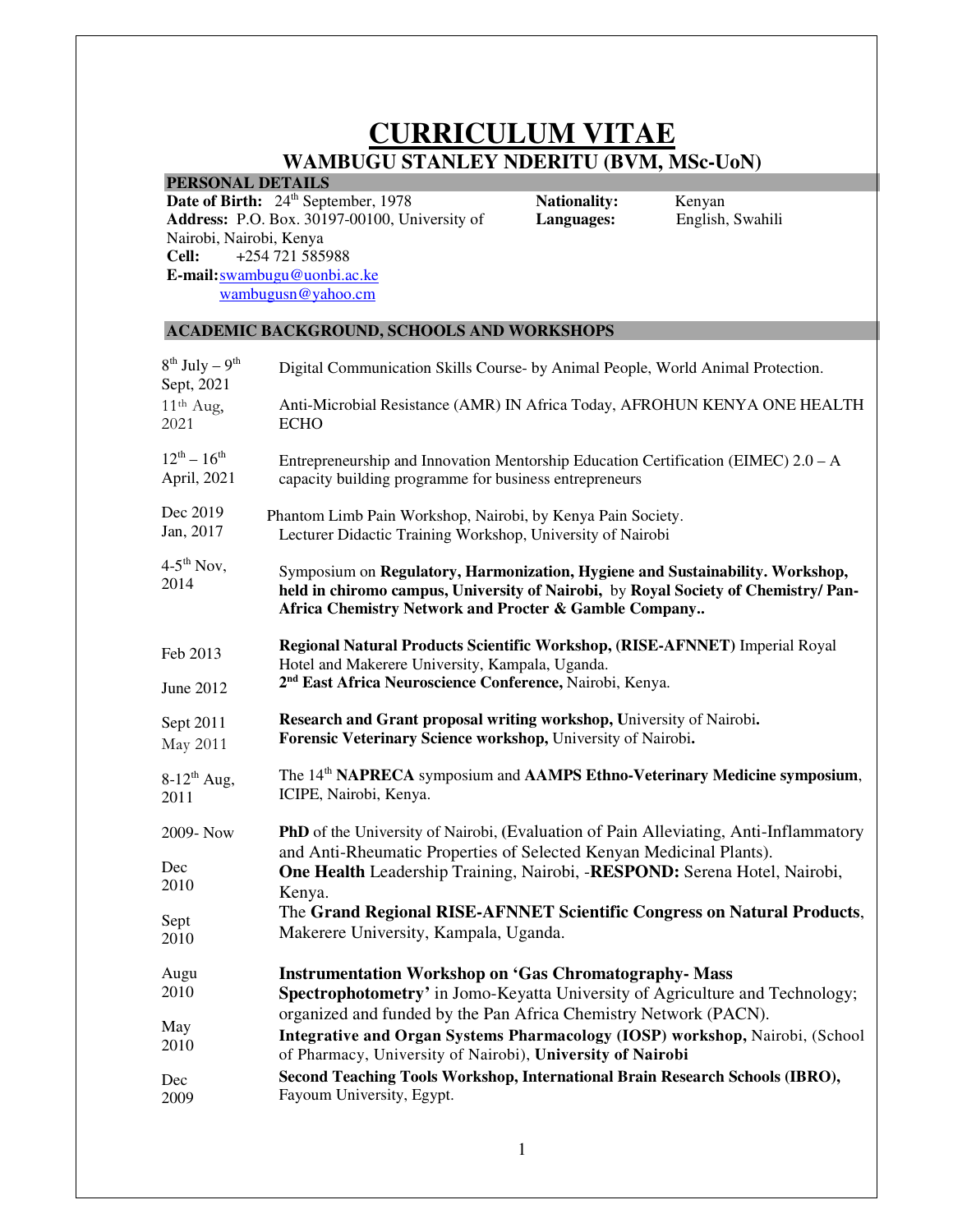| Dec, 2008        | <b>'Advanced Behavioral Neuroscience School'</b> held at International Centre for<br>Insect Physiology and Entomology (ICIPE) in Nairobi Kenya, under the<br>International Brain Research Organization Schools workshop. |
|------------------|--------------------------------------------------------------------------------------------------------------------------------------------------------------------------------------------------------------------------|
| <b>July 2008</b> | 5th African Association of Physiological Sciences (AAPS) and Kenya<br>Physioogical Socerty (KPS) conference- Chiromo Campus, UoN.                                                                                        |
| 2005-2008        | Masters of Science in Comparative in Mammalian Physiology, University of<br>Nairobi.                                                                                                                                     |
| May 2007         | Laboratory Animal Science- FELASA C, University of Nairobi in collaboration with<br>Uppsala University, Sweden.                                                                                                          |
| 1999-2004        | Bachelor of Veterinary Medicine (BVM). University of Nairobi.                                                                                                                                                            |

# **CAREER HISTORY**

| Feb 20017 -                            | <b>Lecturer</b>                                                                                                                                                                                                                                                                                                                                                                                                                                                                                                                                                                                                                                                                                                                                                                         |
|----------------------------------------|-----------------------------------------------------------------------------------------------------------------------------------------------------------------------------------------------------------------------------------------------------------------------------------------------------------------------------------------------------------------------------------------------------------------------------------------------------------------------------------------------------------------------------------------------------------------------------------------------------------------------------------------------------------------------------------------------------------------------------------------------------------------------------------------|
| Date                                   | Department of Veterinary Anatomy and Physiology, University of Nairobi.                                                                                                                                                                                                                                                                                                                                                                                                                                                                                                                                                                                                                                                                                                                 |
|                                        | <b>Responsibilities:</b>                                                                                                                                                                                                                                                                                                                                                                                                                                                                                                                                                                                                                                                                                                                                                                |
|                                        | Teaching physiological sciences to undergraduate students in the faculties of<br>veterinary medicine, agriculture and schools of medicine and biological<br>sciences; undertaking programmes like Bachelor of Veterinary Medicine,<br>Bachelor of Science in Biomedical Technology, Bachelor of Science in<br>Wildlife Management, Bachelor of Science in Food Science and<br>Technology, Bachelor of Science in Agriculture, Bachelor of Science in<br>Range Management, Bachelor of Pharmacy and Bachelor of Science in<br>Biochemistry. The lectures covered include Physiology, Mammalian<br>physiology, Pathophysiology, Biomedical Instrumentation, Laboratory<br>Safety, Hematology, Animal physiology, Ecophysiology, Herpetology,<br>and Ornithology, Veterinary Pharmacology. |
|                                        | <b>Pursuing PhD degree-</b> Medicinal plants used in management of painful joint<br>conditions.                                                                                                                                                                                                                                                                                                                                                                                                                                                                                                                                                                                                                                                                                         |
|                                        | Performing Acute Toxicological and Efficacy testing'on pesticides in Kenya,<br>$\bullet$<br>accreditation by the Pests Control Products Board (PCPB).                                                                                                                                                                                                                                                                                                                                                                                                                                                                                                                                                                                                                                   |
| <b>July 2009 -</b>                     | Tutorial Fellow - Animal Physiology.                                                                                                                                                                                                                                                                                                                                                                                                                                                                                                                                                                                                                                                                                                                                                    |
| 2017                                   | Responsibilities – as above.<br>$\bullet$                                                                                                                                                                                                                                                                                                                                                                                                                                                                                                                                                                                                                                                                                                                                               |
|                                        |                                                                                                                                                                                                                                                                                                                                                                                                                                                                                                                                                                                                                                                                                                                                                                                         |
| <b>April 2009-</b><br><b>July 2009</b> | Veterinary officer, Eldoret West district- (Uasin Gishu County).<br><b>Responsibilities:</b>                                                                                                                                                                                                                                                                                                                                                                                                                                                                                                                                                                                                                                                                                            |
|                                        | Running the day-day veterinary activities in the district.                                                                                                                                                                                                                                                                                                                                                                                                                                                                                                                                                                                                                                                                                                                              |
|                                        | Disease control<br>٠                                                                                                                                                                                                                                                                                                                                                                                                                                                                                                                                                                                                                                                                                                                                                                    |
|                                        | Disease surveillance and Monitoring.<br>$\bullet$                                                                                                                                                                                                                                                                                                                                                                                                                                                                                                                                                                                                                                                                                                                                       |
|                                        | Monthly report compilation/writing                                                                                                                                                                                                                                                                                                                                                                                                                                                                                                                                                                                                                                                                                                                                                      |
| 2008                                   | Veterinary officer, Taita district, Under Agriculture Co-coordinating Unit (ASCU).<br>Responsibilities- As above.                                                                                                                                                                                                                                                                                                                                                                                                                                                                                                                                                                                                                                                                       |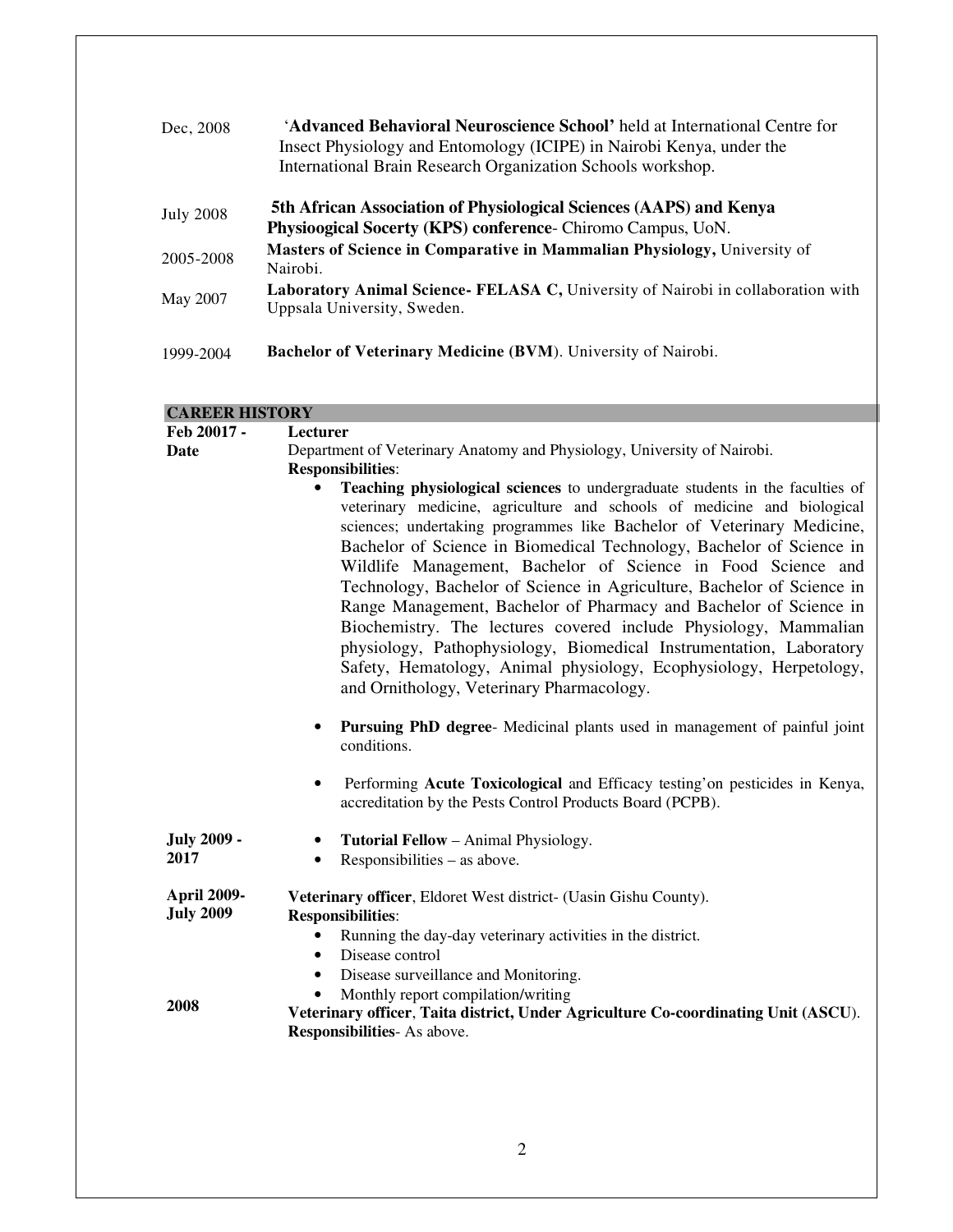#### **PUBLICATIONS**

- 1. ME Edward, NN Samuel, **W Stanley**, A Gerald. Synergistic antimicrobial activity of crude ethanolic extracts of garlic and neem leaves against bovine mastitis pathogens: an in vitro assay. *International Journal of Basic & Clinical Pharmacology* 6 (9), 2111 (2017). DOI: 10.18203/2319-2003.ijbcp20173732
- 2. M. Fawzi Mahomoodally, A. Mootoosamy, and **S. Wambugu**. Traditional Therapies Used to Manage Diabetes and Related Complications in Mauritius: A Comparative Ethnoreligious Study. *Evidence-Based Complementary and Alternative Medicine*. Volume 2016 (2016), Article ID 4523828, 25 pages, 2016. doi:10.1155/2016/4523828.
- 3. John K. Mwonjoria, Joseph J. Ngeranwa, Helen N. Kariuki, Charles G. Githinji, Micah N. Sagini, **Stanley N. Wambugu**. Ethno medicinal, phytochemical and pharmacological aspects of solanum incanum (lin.) *International Journal of Pharmacology and Toxicology, 2 (2) (2014) 17-20.*
- *4.* **SN Wambugu**, PM. Mathiu, DW. Gakuya, TI. Kanui, JD. Kabasa, SG. Kiama. Medicinal plants used in the management of chronic joint pains in Machakos and Makueni counties, Kenya. *Journal of Ethnopharmacology 137 (2011) 945– 955.*
- *5.* PW Mwangi, **SN Wambugu**, DK Kariuki, PM Mbugua, TI Kanui. The Antinociceptive Activities of Ethanolic Extracts of *Ocimum kilimandrischaricum* Barker Ex Gurke and *Ocimum kenyense* Ayob Ex A. J. Paton leaves. *International Journal of Phytopharmacology 3(1), 2012, 1-4.*
- *6.* Joakim Dahlin, Titus I. Kanui, **Stanley N. Wambugu** and Klas S.P. Abelson. The Suspended Formalin Test: A Method Designed for Studying Formalin-Induced Behaviour in the Speke's Hingeback Tortoise (*Kinixys spekii*). *Scandinavian Journal of Animal Science, 2012: 39 (1), 11-15*. (http://www.scandlas.org/sjlas2/39\_1\_11-15.pdf ).
- *7.* PW Mwangi, **SN Wambugu**, DK Kariuki, PM Mbugua, TI Kanui. Suppression of nociception by *Ocimum masaiense* root extract involves both central and peripheral mechanisms. *Phytopharmacology 2011, 1(5) 148-159.*
- *8.* **wambugu SN**., Towett, P.K., Kiama, S.G., Abelson, K.S.P., Kanui, T.I. (2010). Effects of opioids in the formalin test in the Speke's hinged tortoise (*Kinixy's spekii*). *Journal of Veterinary Pharmacology and Therapeutics; 33, 4, 347–351.*
- *9.* G.M.O. Maloiy , T.I. Kanui , P.K. Towett , **S.N. Wambugu** , J.O. Miaron , M.M. Wanyoike. Effects of dehydration and heat stress on food intake and dry matter digestibility in East African ruminants. *Comparative Biochemistry and Physiology, Part A; 151 (2008) 185–190*.

#### **RESEARCH INTERESTS**

- Animal Physiology and Pharmacology
- Pain mechanisms across different animals
- Medicinal plants use in Kenya
- Pesticide Toxicity Testing
- Ethnopharmacogy and pharmacognosy of herbal remedies
- Laboratory Animal Welfare and Husbandry
- Sustainable use of herbal remedies